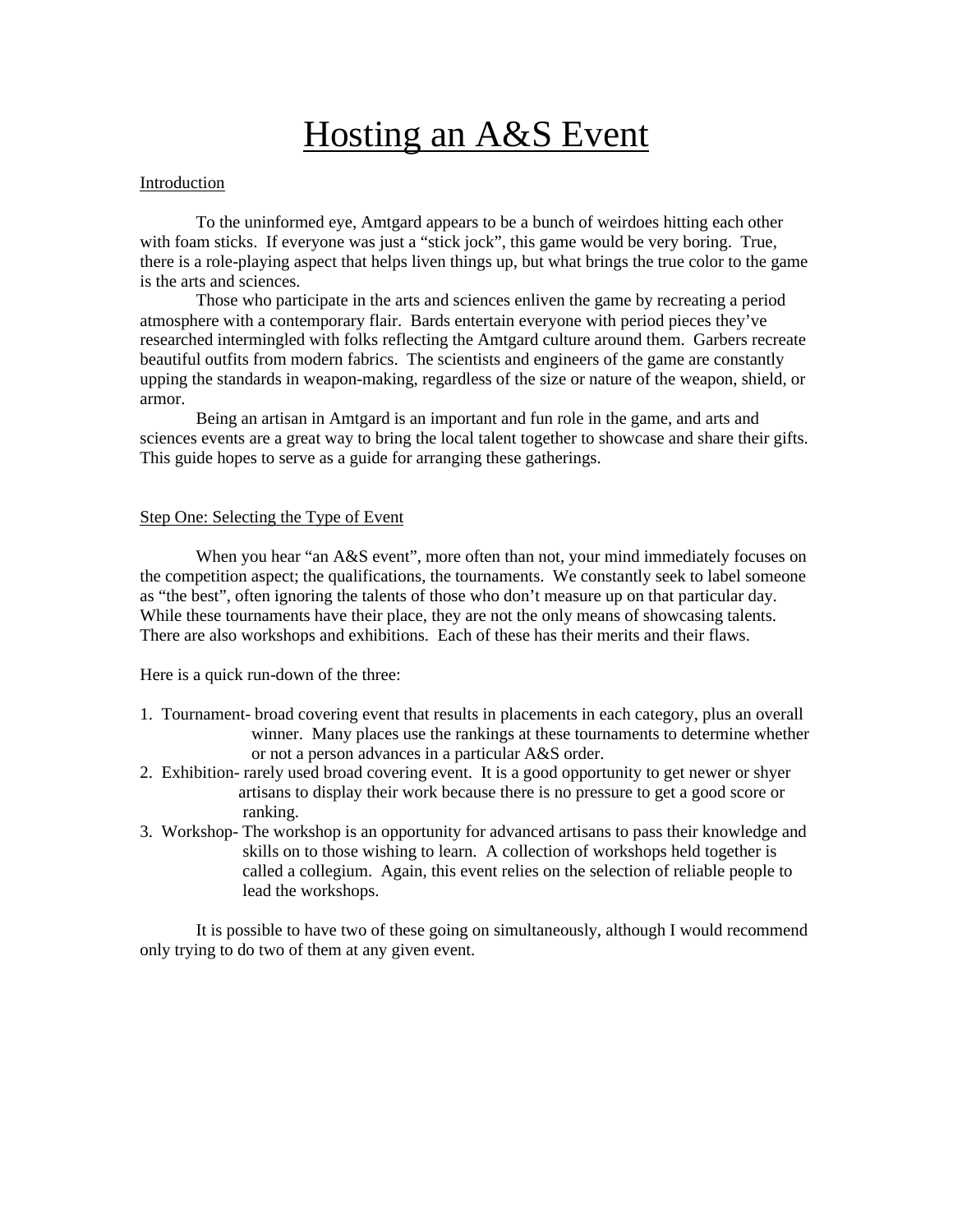# Step Two: Finding a Location

Once you have selected what type of event you are going to host, you will need a place to hold it. Some things to keep in mind while trying to arrange space include:

- $\mathcal{L}$  Your target participants (Is this a park or kingdom level event?)
- $\mathscr{A}$  How many participants are you expecting? (remember that it won't just be the participants and judges/teachers. Many of us travel with at least one other person.)
- ?? What possible amenities will your participants need? (possible outlets for cooking or bardic entries, storage for cooking entries)
- **EX** If it's an outdoor location, is there any way to protect the entries if the weather turns bad?
- $\ll$  Space for display tables. (Making sure you have a way to hang garb for display is a particularly thoughtful, and overlooked, gesture.)

#### Step Three: Announcing the Event

Once you have located a place for your event, you then have to announce it. ("If you host it, they will come" just really doesn't work well in this game for some reason.) In your flyer, make sure to point out the amenities you have so thoughtfully included for your participants.

Above all, make sure the flyer includes: date, time, location (including a map, address, or really good directions), and the categories/classes for your event.

# Step Four- Actually Planning the Event

Depending on which type of event you've decided to host, you now have to get everything in order. I have included information on the three basic types of A&S events, along with sample forms that will hopefully be useful to you in your planning.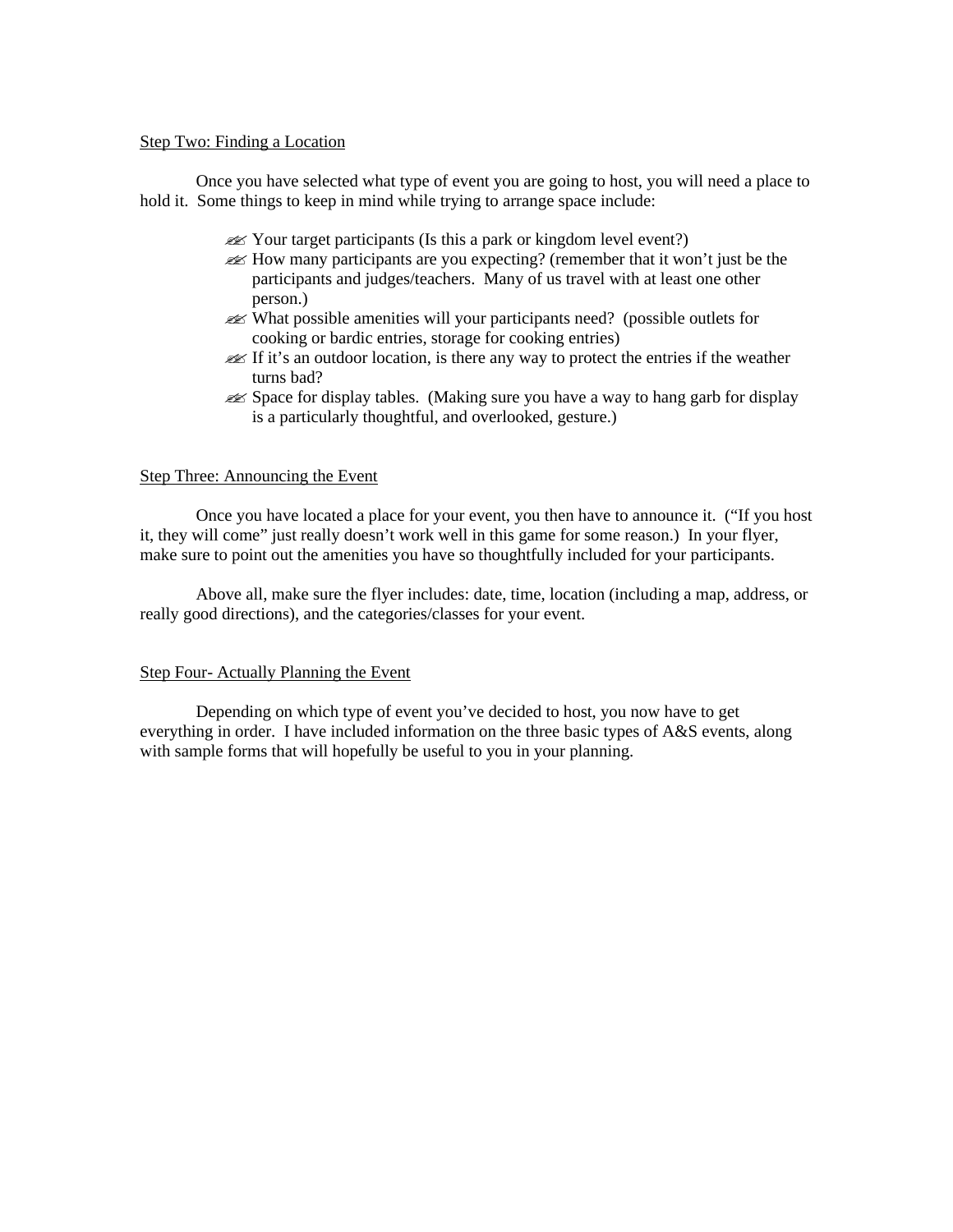#### Tournaments

Tournaments are the easiest to run because everyone has a general idea how things should run. Unfortunately, they are also the hardest to run because of the paperwork involved and the need for reliable people.

With a tournament, you should start by setting the categories. For Qualifications, the CK corpora requires that you have a minimum of seven categories, to be selected from the following list: *Art* (may be divided into 2-D or 3-D), *Writing* (may be divided into Nonfiction, Fiction, Poetry), *Bardic*, *Construction* (may be divided into Passive and Active), *Weapon Construction*, *Armor Construction*, *Shield Construction*, *Garb* (may be divided into Court, Fighting, and Monster), *Accessory* (may be divided into Jewelry, Court, or Fighting), *Cooking* (may be divided into entrée, dessert, or beverage), *Rose*, and *Smith*.

However, if you're doing a tournament at other times, you may choose to have a specific focus for your tournament. Good options for themed tournaments include: Literature (focusing on the Writing Category), Cooking, Garbing, Smith (focusing on Weapon/Armor/Shield Construction), or having the tournament focus on entries that feature a specific material component.

Another fun option for an A&S tournament is one where participants do not bring entries they have already made, but instead are given a box of materials at the tournament and are given a specific time limit in which to make something using only the materials in the box. The items made are then judged. Please note that this type of event allows both individuals and teams to enter. However, the team only gets a single box.

You will need to decide on a scoring rubric. The scale used is 0 to 5, with 0 being illegal entries and 5 being the absolute best. 5 is not a commonly awarded score as it represents a superior achievement in the arts and sciences. 3 is accepted as the average score point. You should decide if score points will be broken down into whole points  $(0, 1, 2, \ldots)$ , quarters  $(.25, .5, .75)$ , or tenths  $(0.1, 0.2, 0.3, ...)$ .

You will need to select judges. Try to do this a couple of weeks before the tournament, as people are hard to locate the closer you get to an event (or may have a set of entries they plan on entering) and they don't remember they agreed to do it if you ask them too early. There are many theories out there on how many judges you have and what their qualifications should be.

How many judges should you have? An odd number. Three or five is an acceptable number. With five, you have the option of dropping the lowest and highest scores, which be nice as you never know when someone is having an off day.

Who should judge? There are those who argue that only Serpent Knights, Master Dragons, Master Owls, and Master Garbers should judge competitions. It's a lovely theory, but it has its problems. First, these individuals have often become set in their ways, and as a result can misunderstand a new innovation being tried out by a new artisan. Secondly, this group tends to be a bit harsh in their judging.

My theory is that you should have a mix of masters, intermediate artisans, and new artisans. The masters bring their expertise to the table. The intermediate artisans start to get a feel for how their own pieces are viewed by participating as a judge occasionally. The new artisans can learn many things by participating as a judge, although they can initially be as harsh as the masters.

This group should not be solely garbers or weapon/armorsmiths or cooks. Again, diversity is a good thing when selecting your judges.

The last thing to consider as you select these judges is that you want to select people who are not intimately familiar with a participant or their work. This includes significant others,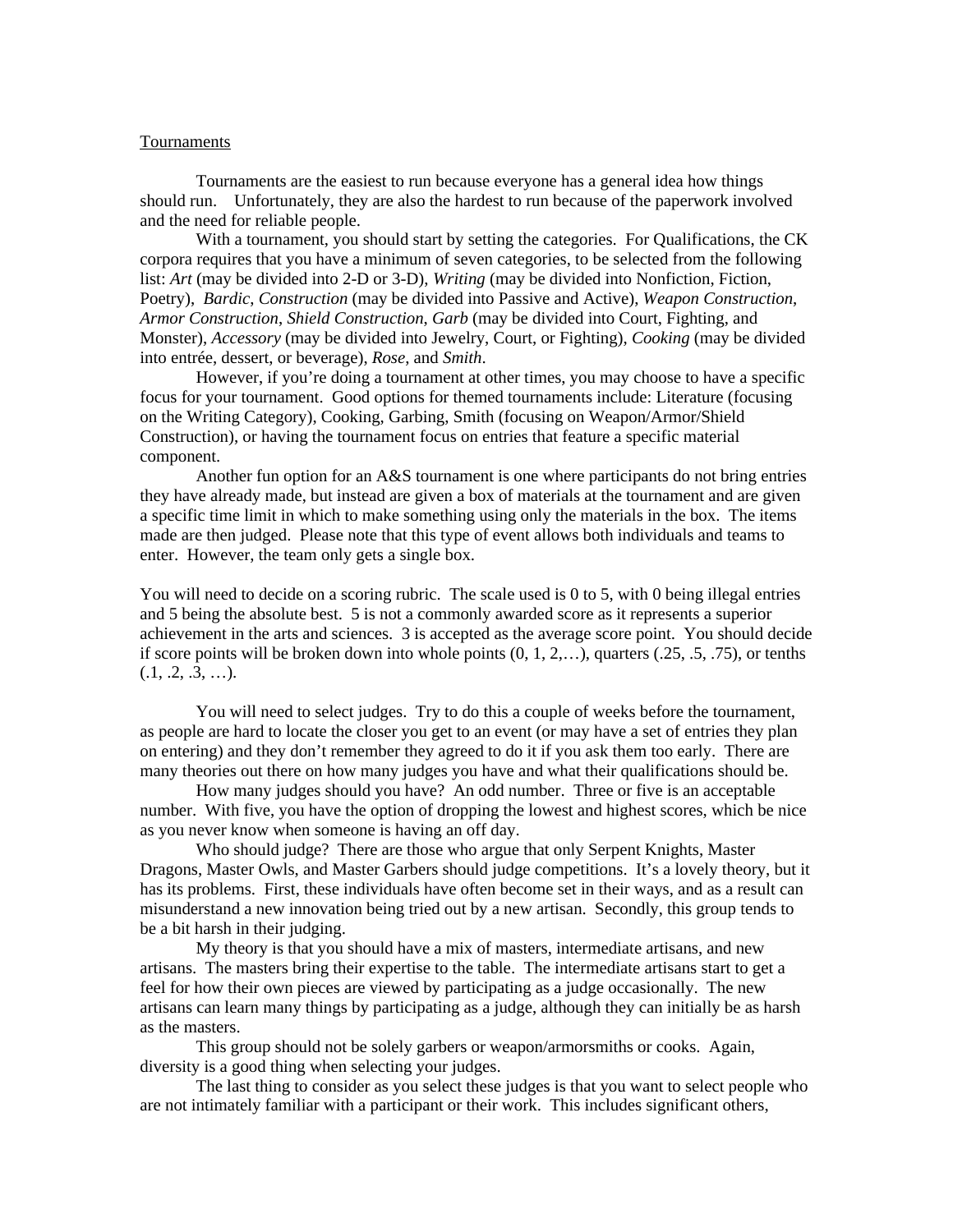parents, children, roommates, household members, company members. This may prove tricky, but you really need to remove as many possible biases as you can.

Before the competition, you will need to organize your paperwork. You will want a signin sheet where each participant will sign in themselves, each of their entries, the category for each entry, and the award levels the participant stands at in Dragon/Owl/Garber (this is useful when reporting the results of the tournament). Something Akara did that I really liked, even though it was murder at Kingdom-level competitions, was that she set up judge booklets. These booklets included a space where the judge put their score and a space for feedback which was given to the participant at the end of the competition. This was a nice touch as each A&S event should be a growing experience for the participant. Even if you don't do it this way, you will need a way for judges to record their score on each item, along with a master sheet to make averaging easier.

You will also need to determine your labeling scheme for entries. There are two schools of thought on this one, and both are completely acceptable. Both use a prefix and an identifying number. The first uses an abbreviation for the category followed by a number showing when it was signed in. For example, if I sign in a needlepoint piece for 2-D art, and I'm the fourth person to sign in an entry for 2-D, the entry's label is 2-D 4. The second method assigns each entrant a number, and then numbers the entry based on when the participant signed it in. Example: I am the ninth person to enter a competition, and that needlepoint piece is the third thing on my list of entries. The needlepoint's label is 9-3.

After the judges have finished assigning scores, average the scores for each entry to determine the entry's score. In each category, rank the top three entries. According to the CK corpora, the formula for determining ranking is: overall average for all items entered times 5, plus one point for each 1<sup>st</sup> place (where there were at least three entries in the category), plus one point for each item that had an average score of three or better.

After everything is over, you will need to make a report with the following information: a list of entrants with their entries and each entry's score, the top three ranked entries in each category, the three overall winners, and an explanation of the scoring methodology you used to get these results. Include the judges is a nice gesture. If you are running this tournament for someone else, the report will need to go to that person. Otherwise, make sure you put the results where they can be publicly accessed. This can be through email, a verbal announcement, or a newsletter. If there were any award recommendations, get them to the monarchy. If there is any feedback, give it to the person.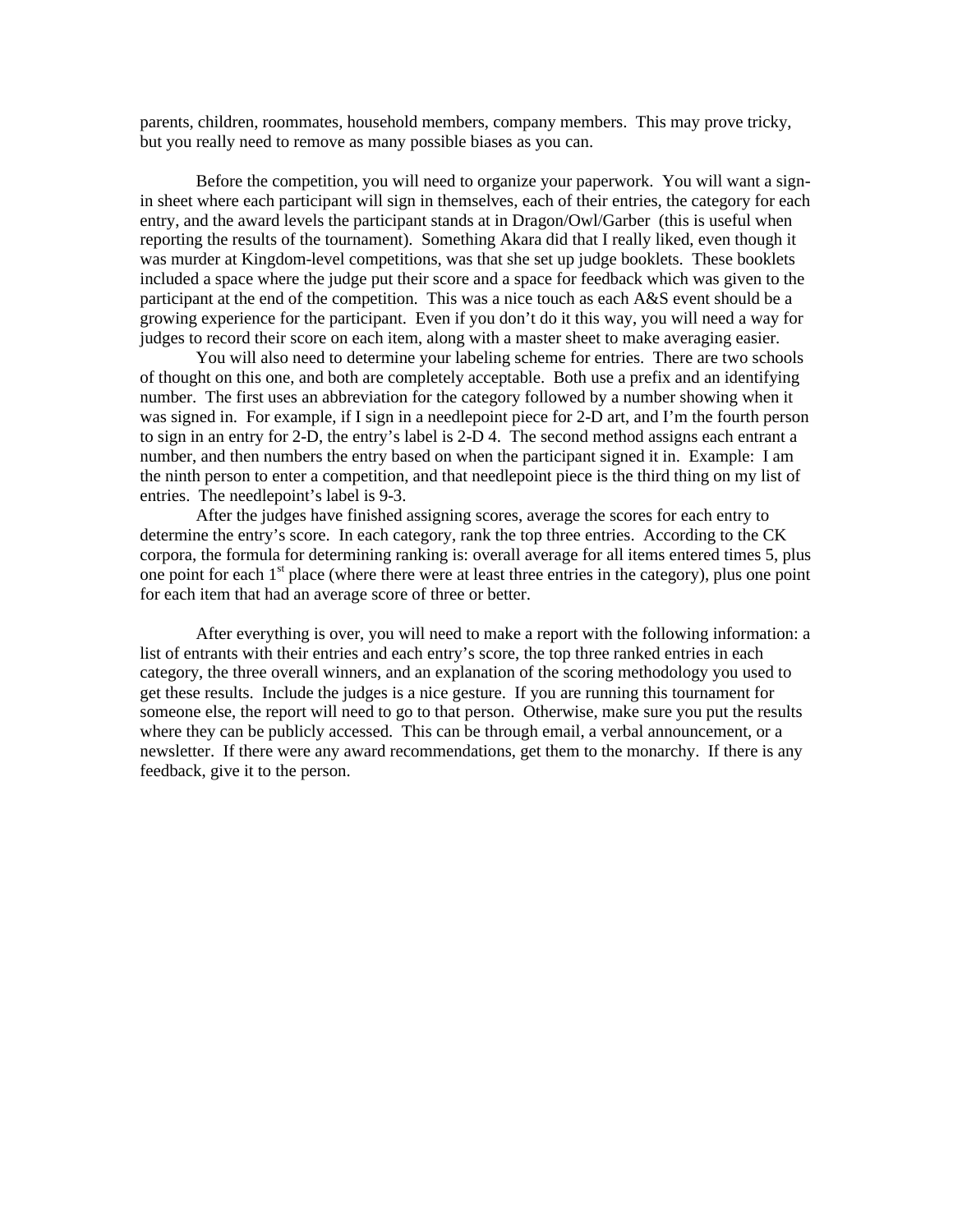#### Exhibitions

Exhibitions are rarely used, but I think it's a good way to encourage newer artisans to show their work. An exhibition is sort of like a tournament, except participants don't receive scores. Like a tournament, these entries should be signed in and labeled to keep the anonymity. A sheet should be included next to the entry to allow feedback from those who choose to view the competition.

An exhibition is a good time, also, for artisans to look at each other's work and offer peer feedback. I had a lovely theory at one point that this is a non-threatening way to have master artisans look at newer artisans' work and offer constructive criticism in a helpful way.

Again, this can be a general gathering of entries or a themed exhibition.

Remind people before they start viewing the exhibition that comments should be given in the form of constructive criticism, and that all recommendations should be given to you, not written on the feedback forms.

Points to Remember:

Feedback sheets should be given to the participant as quickly as possible Any award recommendations should be passed on to the Monarchy.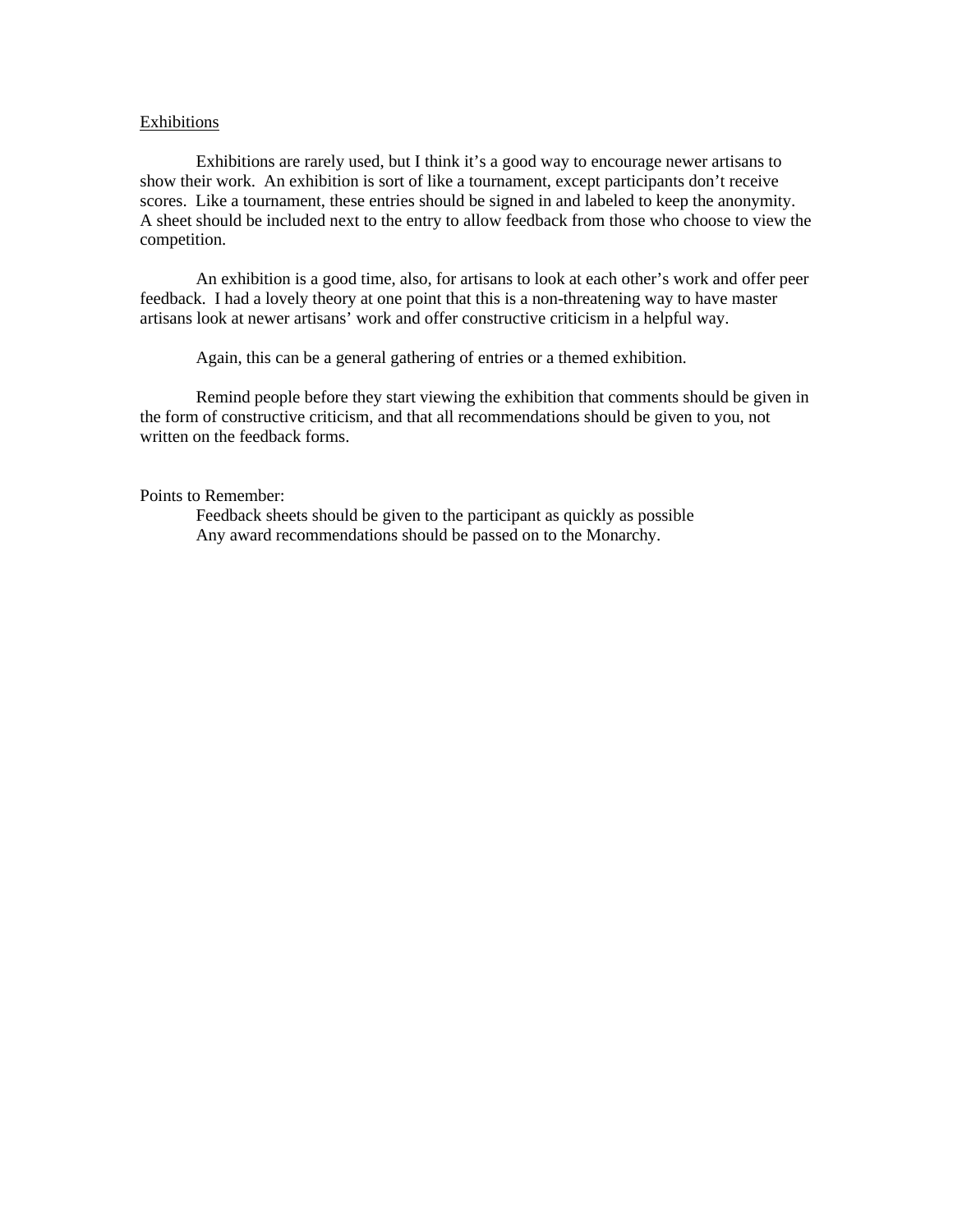# Planner- A&S Tournament/Exhibition

Date: Time: Location:

Host: *include either a phone number or email address* Judges: *include either phone numbers or email addresses*

Type of Event: *Tournament or Exhibition* Reason: *Qualifications, Midreign/Coronation, Theme (state theme), etc.*

Categories: *add or remove categories as needed*

1. 2. 3. 4. 5. 6. 7. 8.

Scoring Method (Tournament only): *whole point, tenths, quarters For overall: Describe method if not the one in the Corpora*

Materials needed for the day: Sign in sheets *(decide if entries by entrants or by category)* Feedback Forms

> (Tournament Only): Judging forms *(include something for them to write on and pens)* Master tally sheet Result reporting form Calculator (for tallying results)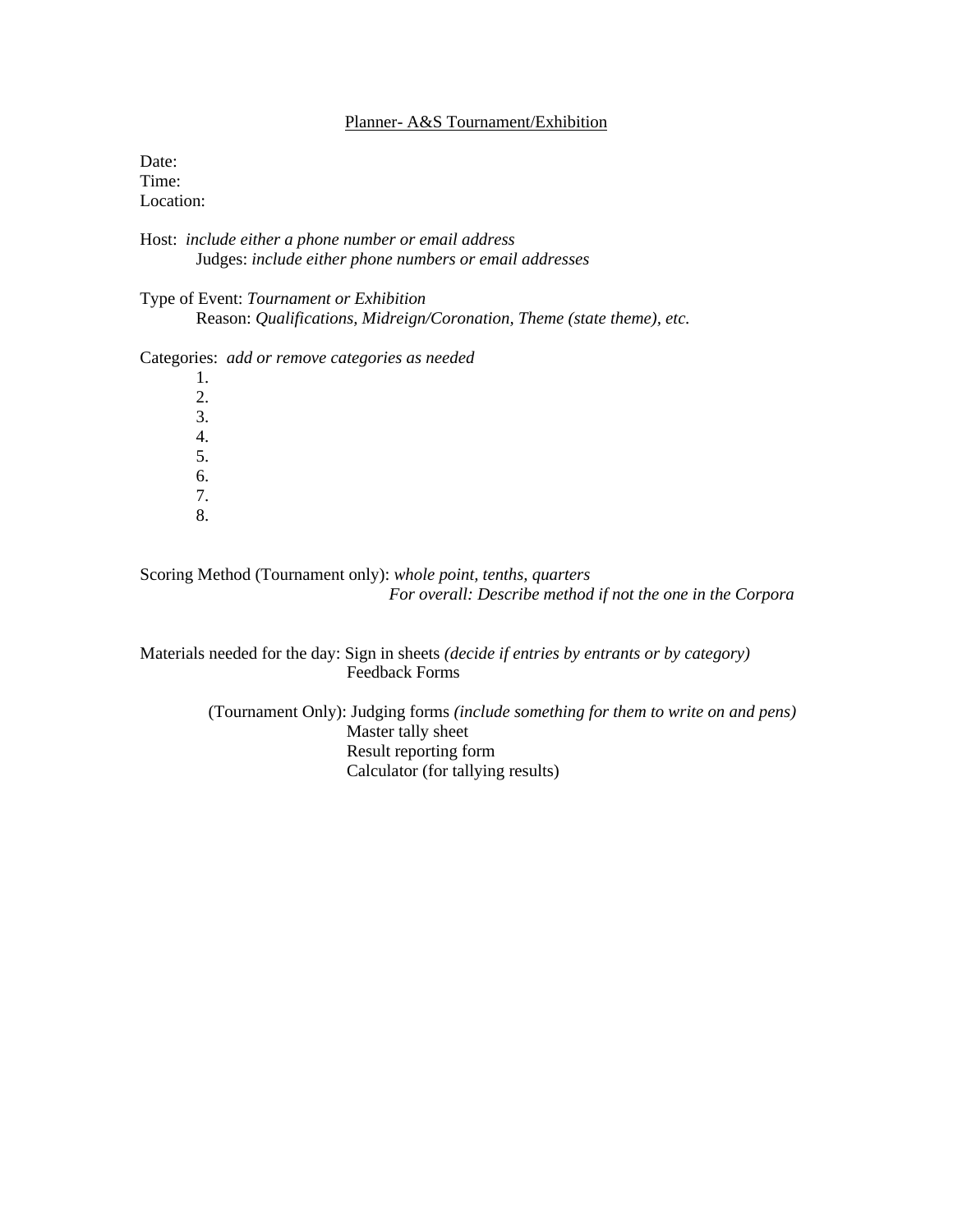| Event:  |                     | Date: | Crat/Host: |        |
|---------|---------------------|-------|------------|--------|
| Entrant |                     |       |            | Award  |
| Number  | <b>Entrant Name</b> | Item  | Category   | Levels |
|         |                     |       |            |        |
|         |                     |       |            |        |
|         |                     |       |            |        |
|         |                     |       |            |        |
|         |                     |       |            |        |
|         |                     |       |            |        |
|         |                     |       |            |        |
|         |                     |       |            |        |
|         |                     |       |            |        |
|         |                     |       |            |        |
|         |                     |       |            |        |
|         |                     |       |            |        |
|         |                     |       |            |        |
|         |                     |       |            |        |
|         |                     |       |            |        |
|         |                     |       |            |        |
|         |                     |       |            |        |
|         |                     |       |            |        |
|         |                     |       |            |        |
|         |                     |       |            |        |
|         |                     |       |            |        |
|         |                     |       |            |        |
|         |                     |       |            |        |
|         |                     |       |            |        |
|         |                     |       |            |        |
|         |                     |       |            |        |
|         |                     |       |            |        |
|         |                     |       |            |        |
|         |                     |       |            |        |
|         |                     |       |            |        |
|         |                     |       |            |        |
|         |                     |       |            |        |
|         |                     |       |            |        |
|         |                     |       |            |        |
|         |                     |       |            |        |
|         |                     |       |            |        |
|         |                     |       |            |        |
|         |                     |       |            |        |
|         |                     |       |            |        |

# Tournament/Exhibition Sign-In by Entrant Number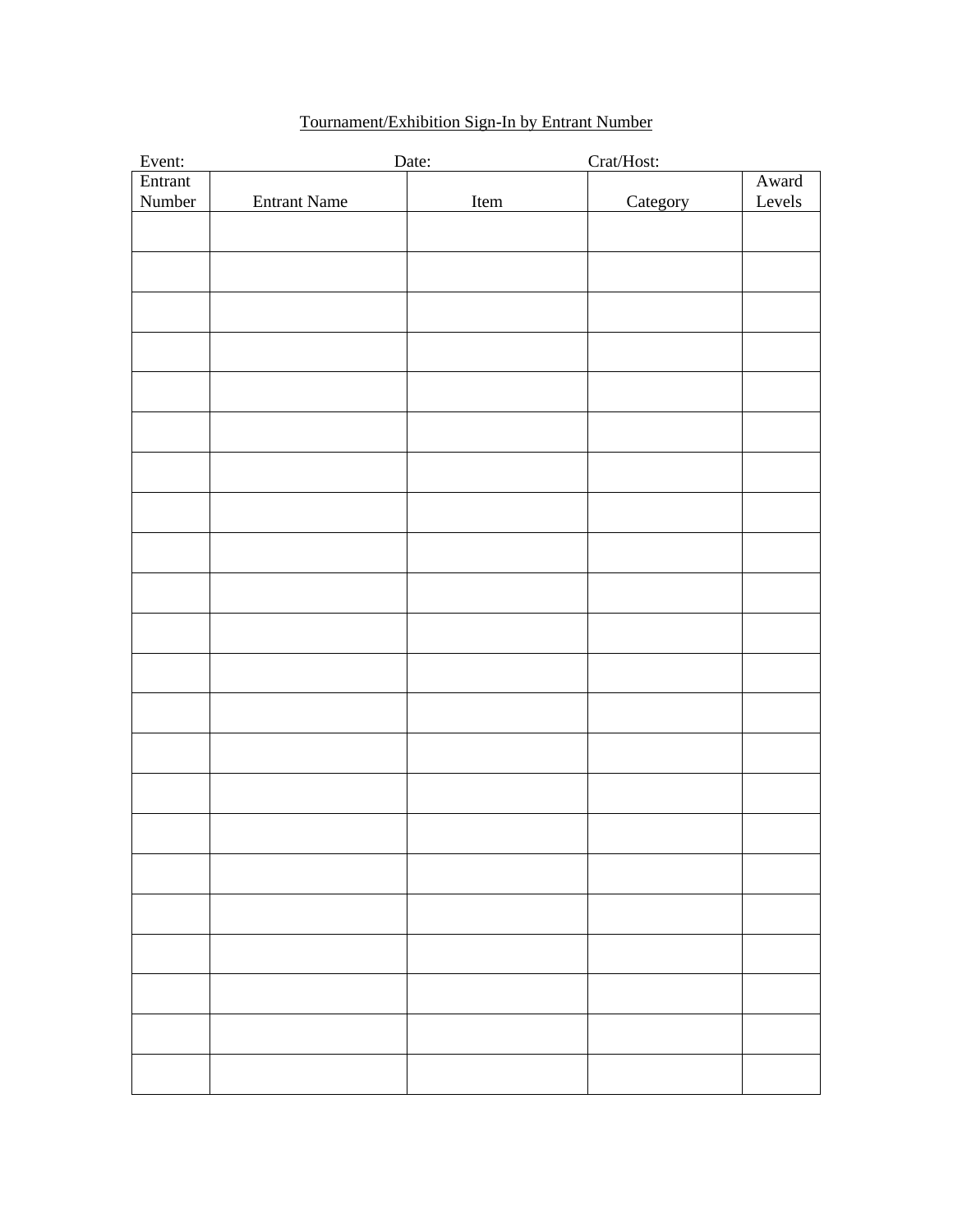# Tournament Sign-In Form by Category

| `ate¤orv∙<br>. |  |
|----------------|--|
|                |  |

| Event: | Date:                 | Crat/Host: |       |
|--------|-----------------------|------------|-------|
| Item   |                       |            | Award |
| Number | ${\small\bf Entrant}$ | Item       | Level |
|        |                       |            |       |
|        |                       |            |       |
|        |                       |            |       |
|        |                       |            |       |
|        |                       |            |       |
|        |                       |            |       |
|        |                       |            |       |
|        |                       |            |       |
|        |                       |            |       |
|        |                       |            |       |
|        |                       |            |       |
|        |                       |            |       |
|        |                       |            |       |
|        |                       |            |       |
|        |                       |            |       |
|        |                       |            |       |
|        |                       |            |       |
|        |                       |            |       |
|        |                       |            |       |
|        |                       |            |       |
|        |                       |            |       |
|        |                       |            |       |
|        |                       |            |       |
|        |                       |            |       |
|        |                       |            |       |
|        |                       |            |       |
|        |                       |            |       |
|        |                       |            |       |
|        |                       |            |       |
|        |                       |            |       |
|        |                       |            |       |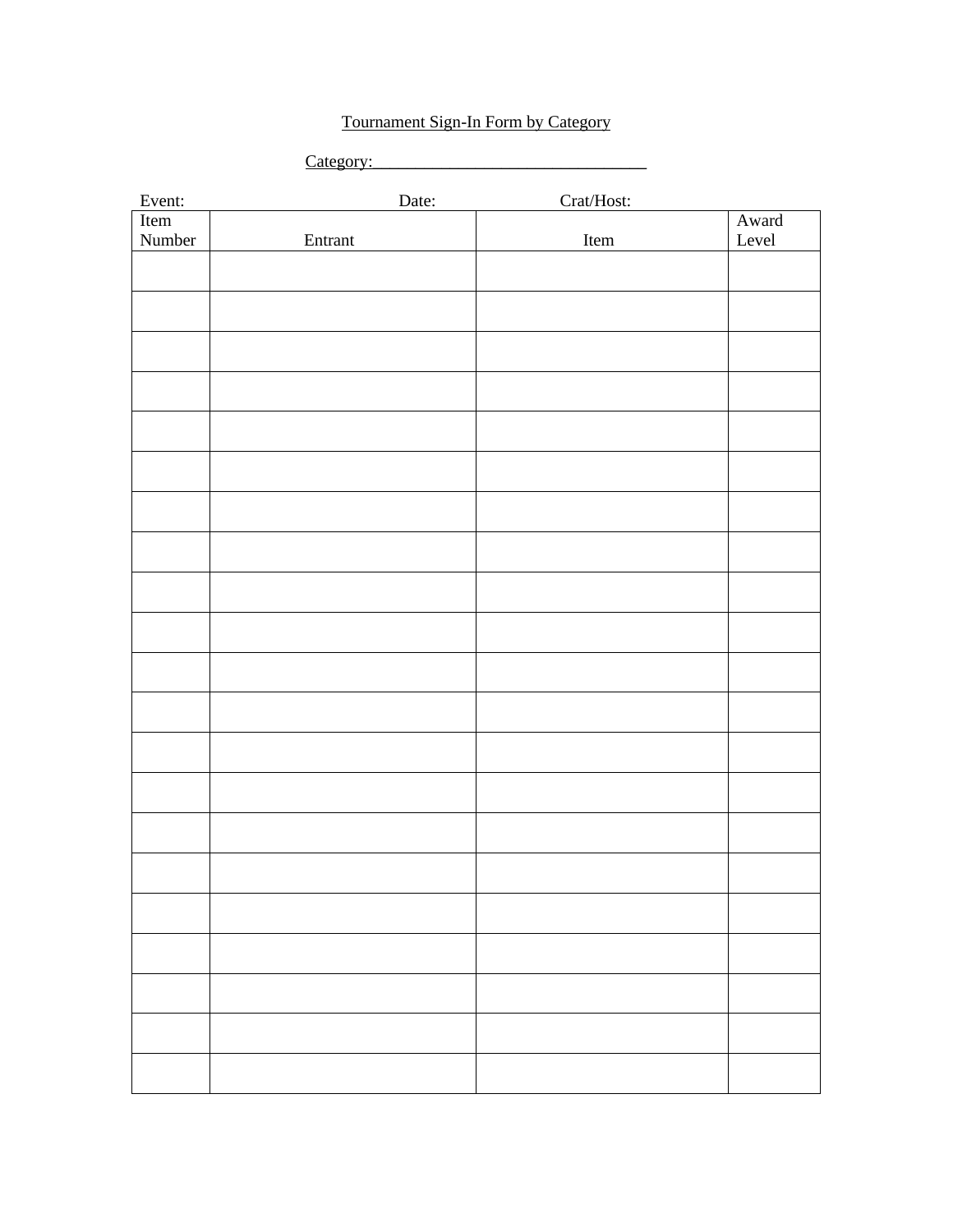# Tournament Master Tally Sheet

| Event:          |      | Date: |      |       | $\operatorname{Crat}/\operatorname{Host:}$ |       |       |         |
|-----------------|------|-------|------|-------|--------------------------------------------|-------|-------|---------|
| Entry<br>Number |      |       |      |       |                                            |       |       |         |
|                 | Item | $\#1$ | $#2$ | $\#3$ | #4                                         | $\#5$ | Total | Average |
|                 |      |       |      |       |                                            |       |       |         |
|                 |      |       |      |       |                                            |       |       |         |
|                 |      |       |      |       |                                            |       |       |         |
|                 |      |       |      |       |                                            |       |       |         |
|                 |      |       |      |       |                                            |       |       |         |
|                 |      |       |      |       |                                            |       |       |         |
|                 |      |       |      |       |                                            |       |       |         |
|                 |      |       |      |       |                                            |       |       |         |
|                 |      |       |      |       |                                            |       |       |         |
|                 |      |       |      |       |                                            |       |       |         |
|                 |      |       |      |       |                                            |       |       |         |
|                 |      |       |      |       |                                            |       |       |         |
|                 |      |       |      |       |                                            |       |       |         |
|                 |      |       |      |       |                                            |       |       |         |
|                 |      |       |      |       |                                            |       |       |         |
|                 |      |       |      |       |                                            |       |       |         |
|                 |      |       |      |       |                                            |       |       |         |
|                 |      |       |      |       |                                            |       |       |         |
|                 |      |       |      |       |                                            |       |       |         |
|                 |      |       |      |       |                                            |       |       |         |
|                 |      |       |      |       |                                            |       |       |         |
|                 |      |       |      |       |                                            |       |       |         |
|                 |      |       |      |       |                                            |       |       |         |
|                 |      |       |      |       |                                            |       |       |         |
|                 |      |       |      |       |                                            |       |       |         |
|                 |      |       |      |       |                                            |       |       |         |
|                 |      |       |      |       |                                            |       |       |         |
|                 |      |       |      |       |                                            |       |       |         |
|                 |      |       |      |       |                                            |       |       |         |
|                 |      |       |      |       |                                            |       |       |         |
|                 |      |       |      |       |                                            |       |       |         |
|                 |      |       |      |       |                                            |       |       |         |
|                 |      |       |      |       |                                            |       |       |         |
|                 |      |       |      |       |                                            |       |       |         |
|                 |      |       |      |       |                                            |       |       |         |
|                 |      |       |      |       |                                            |       |       |         |
|                 |      |       |      |       |                                            |       |       |         |
|                 |      |       |      |       |                                            |       |       |         |
|                 |      |       |      |       |                                            |       |       |         |
|                 |      |       |      |       |                                            |       |       |         |
|                 |      |       |      |       |                                            |       |       |         |
|                 |      |       |      |       |                                            |       |       |         |
|                 |      |       |      |       |                                            |       |       |         |
|                 |      |       |      |       |                                            |       |       |         |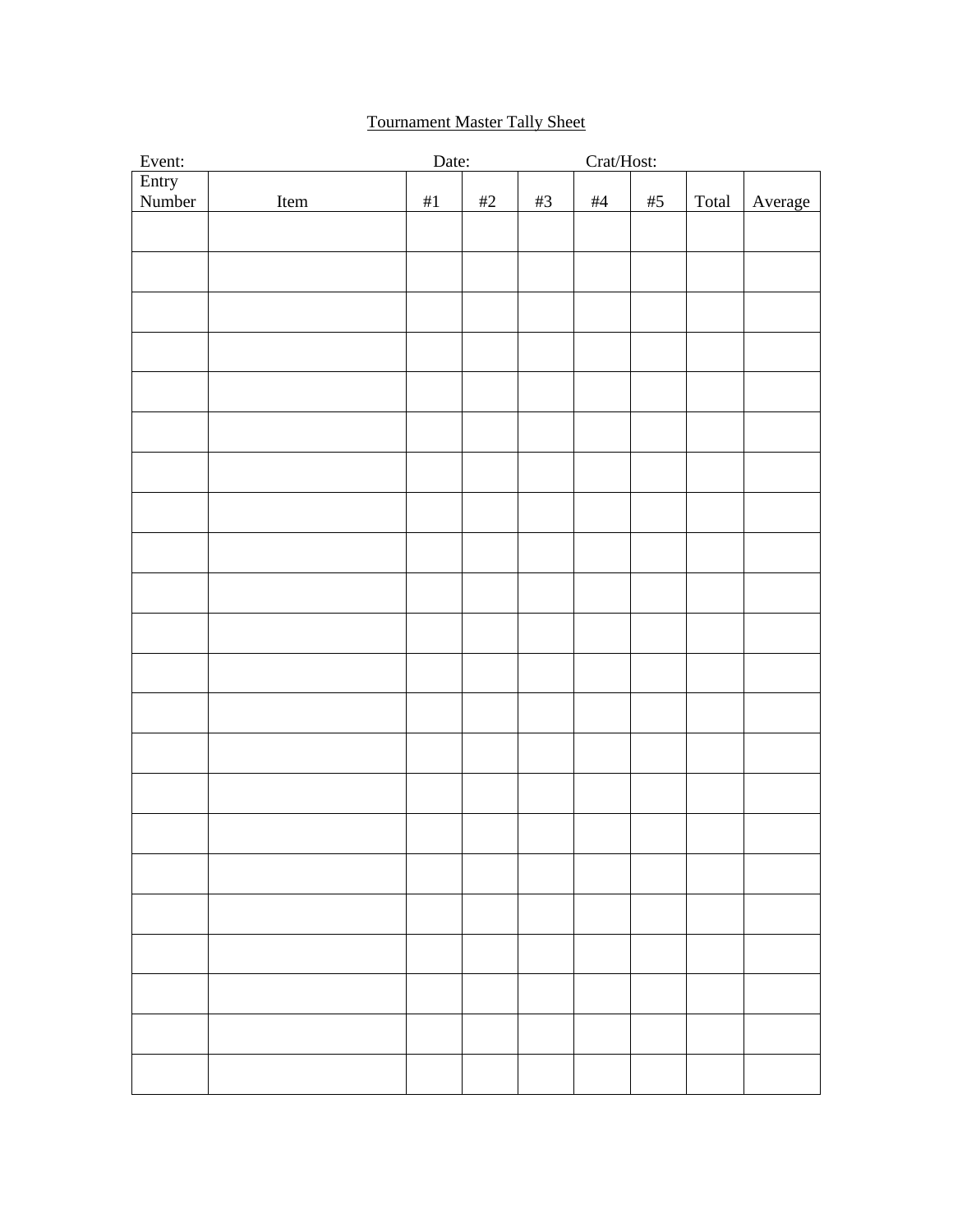# Tournament Judging Sheet

| Event: | Date: |       | Judge Number:            |
|--------|-------|-------|--------------------------|
| Entry  |       |       |                          |
| Number | Item  | Score | Feedback/Recommendations |
|        |       |       |                          |
|        |       |       |                          |
|        |       |       |                          |
|        |       |       |                          |
|        |       |       |                          |
|        |       |       |                          |
|        |       |       |                          |
|        |       |       |                          |
|        |       |       |                          |
|        |       |       |                          |
|        |       |       |                          |
|        |       |       |                          |
|        |       |       |                          |
|        |       |       |                          |
|        |       |       |                          |
|        |       |       |                          |
|        |       |       |                          |
|        |       |       |                          |
|        |       |       |                          |
|        |       |       |                          |
|        |       |       |                          |
|        |       |       |                          |
|        |       |       |                          |
|        |       |       |                          |
|        |       |       |                          |
|        |       |       |                          |
|        |       |       |                          |
|        |       |       |                          |
|        |       |       |                          |
|        |       |       |                          |
|        |       |       |                          |
|        |       |       |                          |
|        |       |       |                          |
|        |       |       |                          |
|        |       |       |                          |
|        |       |       |                          |
|        |       |       |                          |
|        |       |       |                          |
|        |       |       |                          |
|        |       |       |                          |
|        |       |       |                          |
|        |       |       |                          |
|        |       |       |                          |
|        |       |       |                          |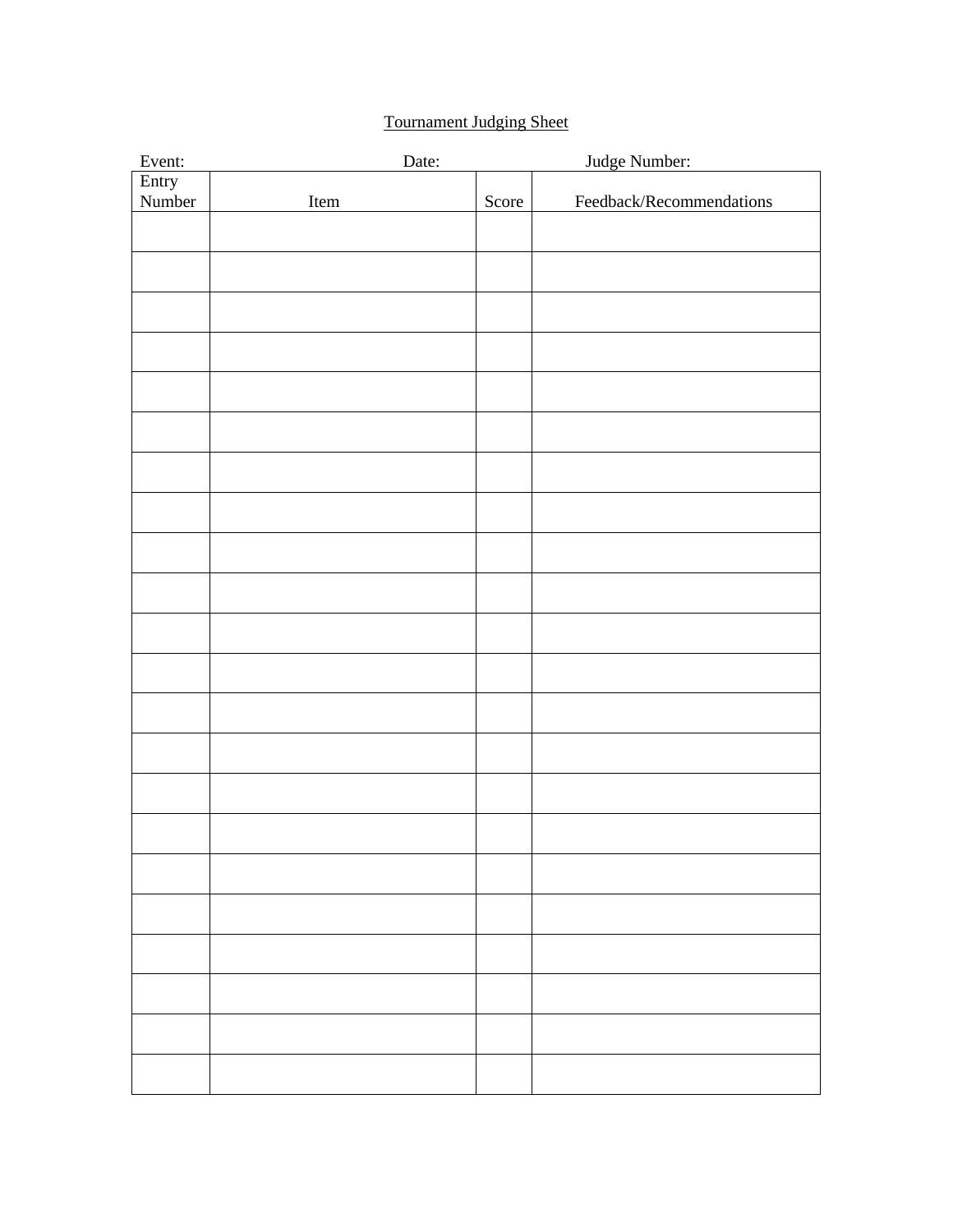Feedback For: The Second Second Second Second Second Second Second Second Second Second Second Second Second Second Second Second Second Second Second Second Second Second Second Second Second Second Second Second Second S

Date:

| Item | Notes |
|------|-------|
|      |       |
|      |       |
|      |       |
|      |       |
|      |       |
|      |       |
|      |       |
|      |       |
|      |       |
|      |       |
|      |       |
|      |       |
|      |       |
|      |       |
|      |       |
|      |       |
|      |       |
|      |       |
|      |       |
|      |       |
|      |       |
|      |       |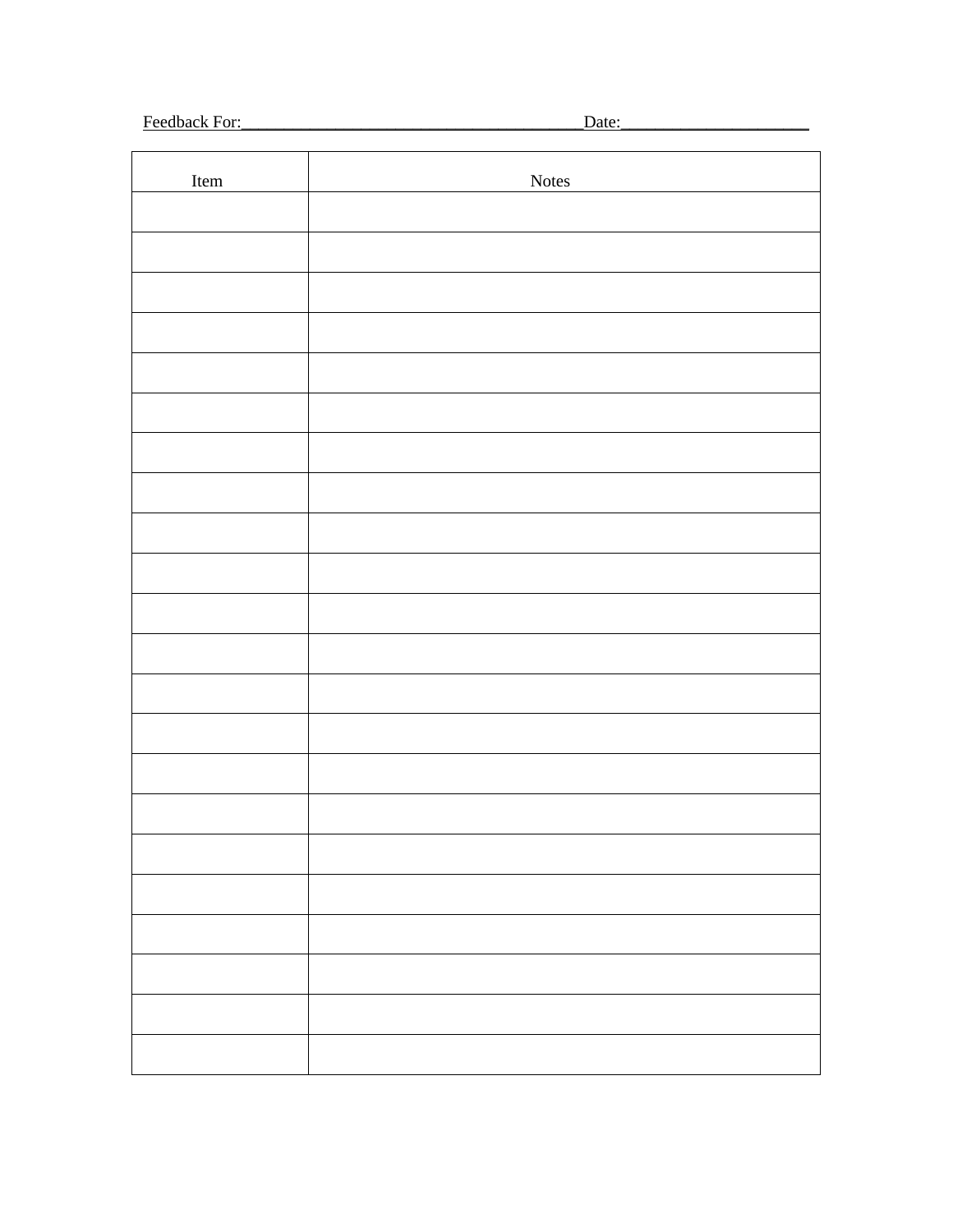# Tournament Results

Event: Date: Crat/Host: Judges:

Scoring Method: *copy from planner*

# **Overall Results** 1 st - *name and points* 2 nd -*name and points*

3 rd - *name and points*

# Category #1 Category #2

1 st -*name, entry, score* 1 2 nd -*name, entry, score* 2 3 rd -*name, entry, score* 3

Category #3 Category #4 st -*name, entry, score* 1 nd -*name,entry, score* 2 rd -*name, entry, score* 3

st - *name, entry, score* nd -*name, entry, score* rd -*name, entry, score*

# st -*name, entry, score* nd -*name, entry, score* rd -*name, entry, score*

Award Recommendations *Include the participant's name, the order level you're recommending for, and why*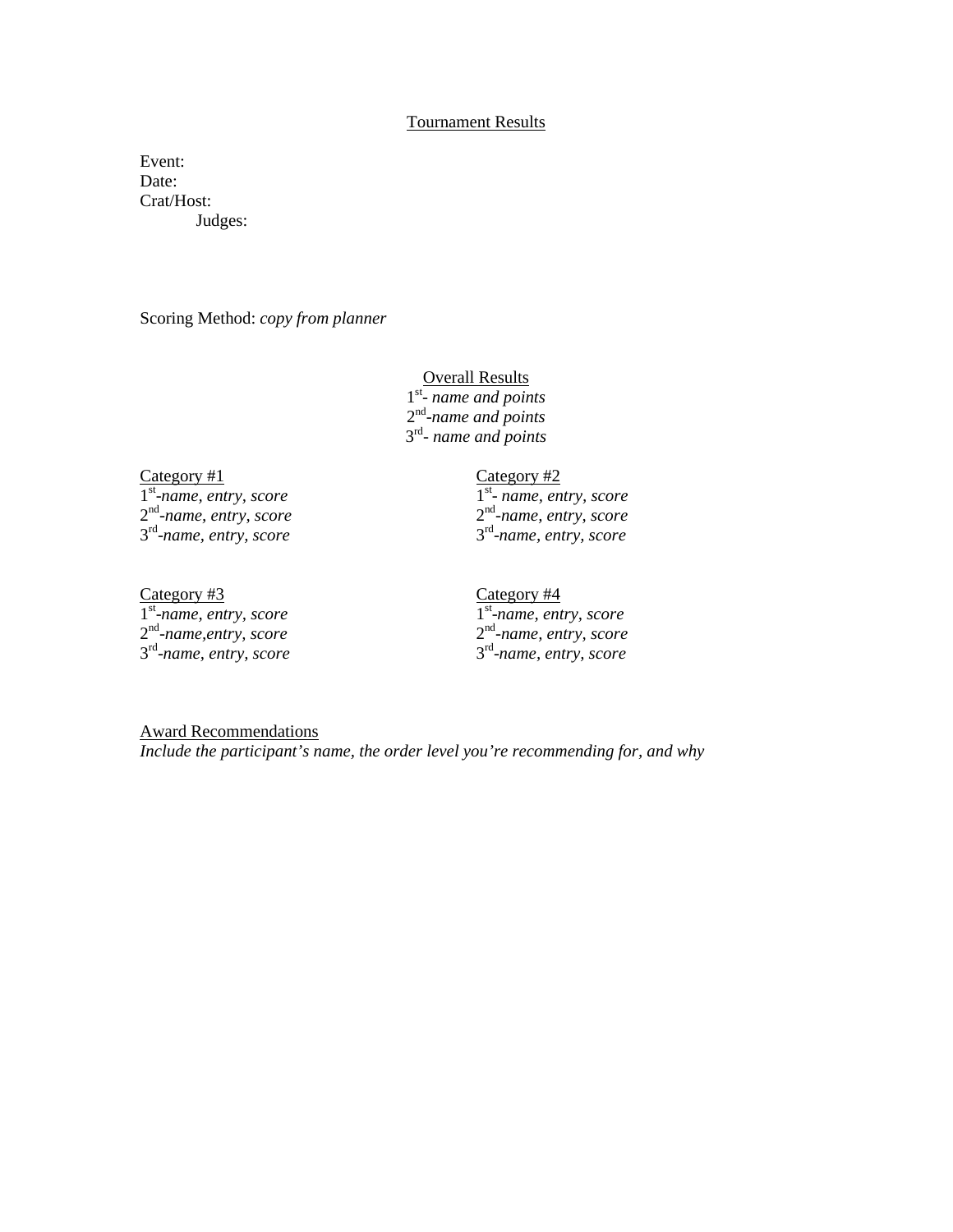#### Workshops

Workshops are a nice way to allow intermediate and master artisans to share their skills with others. It can be a good way to get someone who is interested in A&S started off. It is also a good way to pick up a new skill.

Workshops share a problem with tournaments. They rely on people. You can decide whether to host a simple workshop with one teacher or a collegium where many teachers gather and present workshops.

You will need to talk with the teacher(s) and find out what they need to teach their class. It is probably a good idea to do this before you decide where to hold the workshop, as some skills have special needs. You will be expected to provide the space, tables and chairs. Any other materials will be provided by the teacher or the students (include this information on the flyer so students are prepared).

If you have a number of newbies on your field, it is a good idea to run garb and weaponmaking workshops every once in a while so that these people can learn how to make their own equipment. It helps alleviate being overwhelmed by the game initially.

If you are particularly gifted with space and artisans willing to share their knowledge, you may be able to get a series of workshops going. Each week, a different artisan can lead a workshop; and then for a couple of weeks right before an A&S tournament everyone can bring their entries and work on them.

If you want, you may ask the person presenting the workshop to prepare a pattern/ direction sheet for the participants to take with them. Be sure to keep a copy for yourself. If you don't have one already, you should be creating your own A&S resource with patterns, directions, pamphlets, booklets, books and anything else that might relate to A&S. This is not only useful for you, but if anyone expresses an interest in learning a craft, you can whip out your resource and point them in the right direction.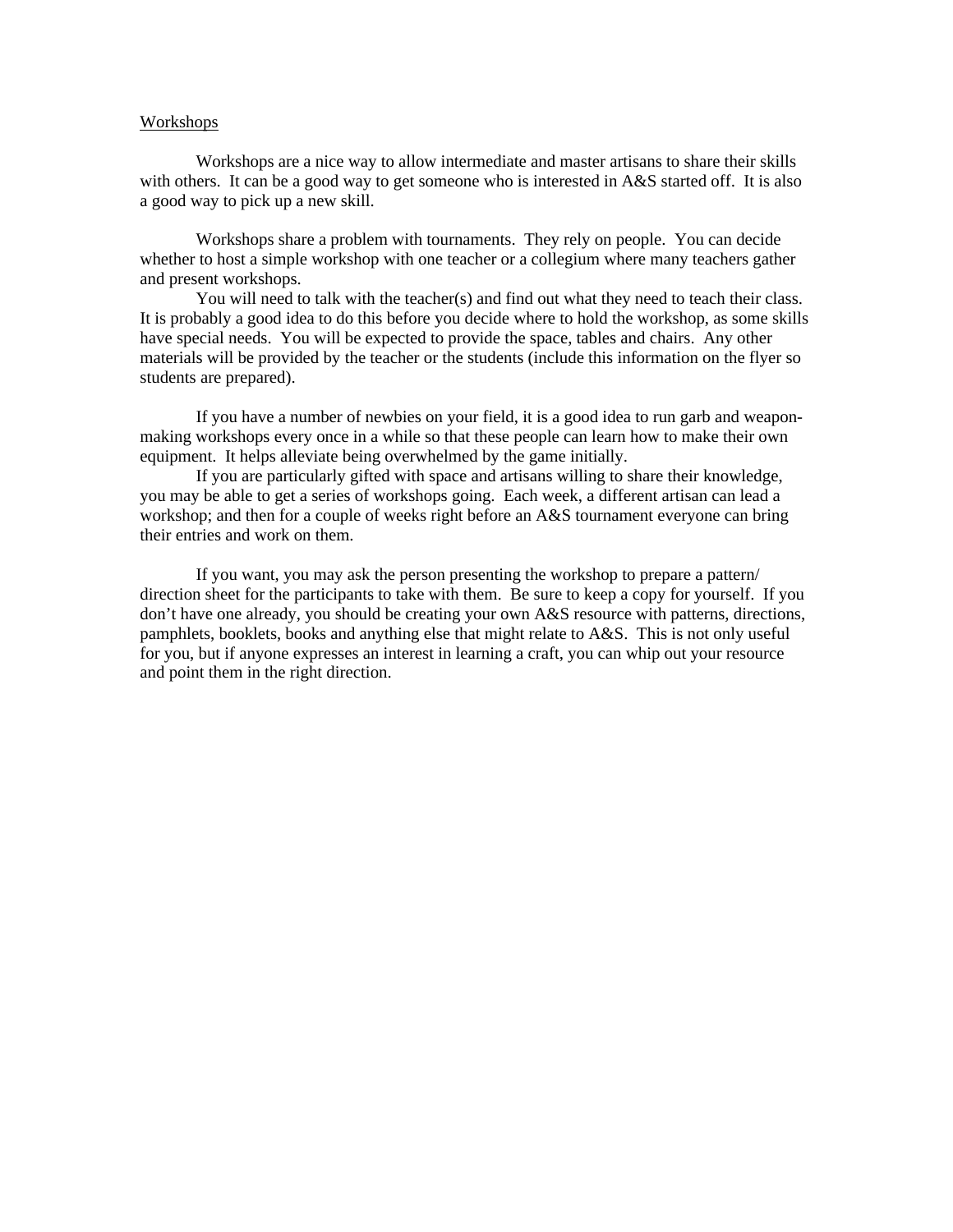# Workshop/Collegium Planner

Date: Time: Location: Host:

Topic: *for a Collegium, repeat these two sections until you have listed all teachers/classes* Teacher:

Materials needed for the day: Tables and Chairs as directed by the Teacher (Collegium) schedule of classes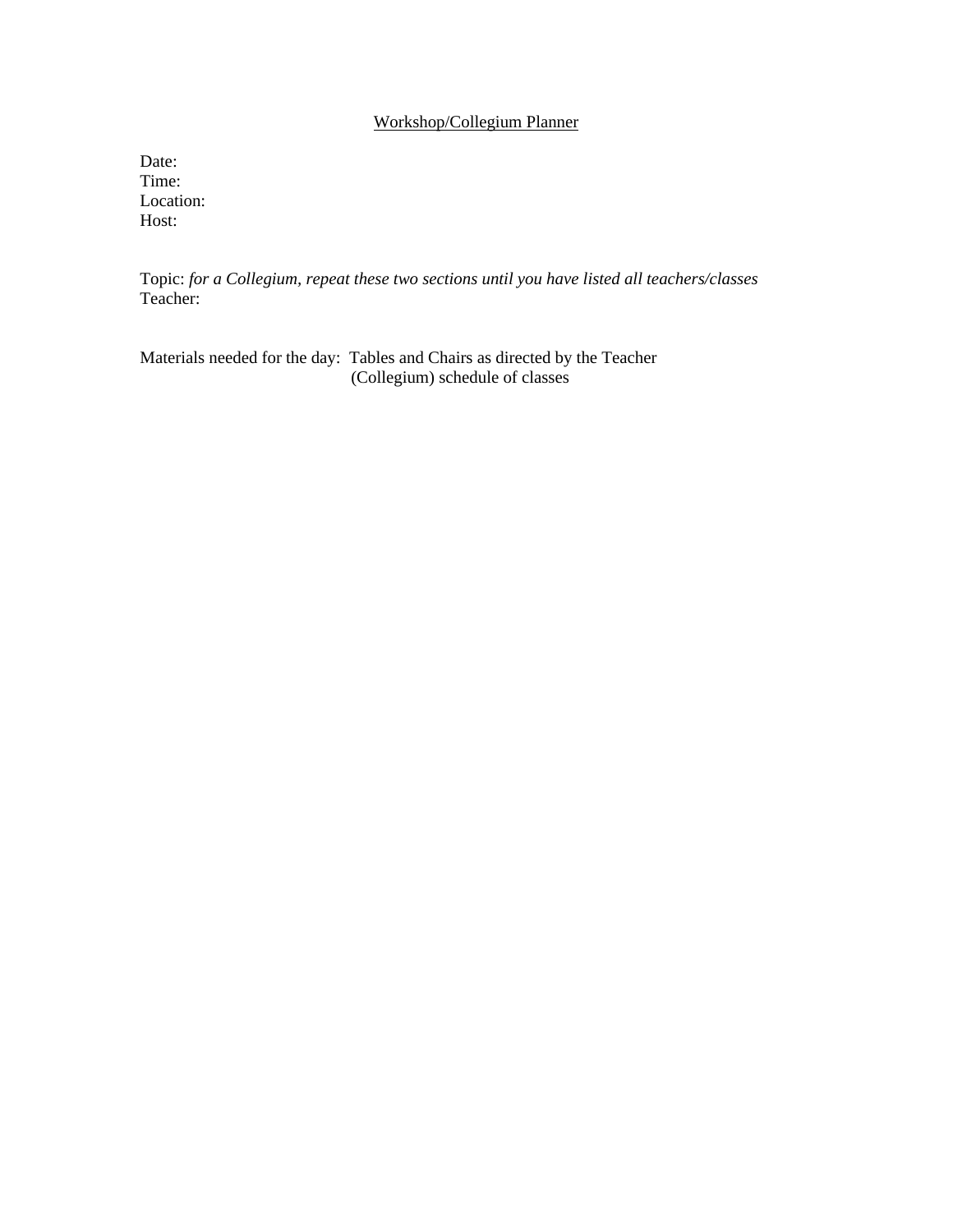# The A&S Categories Explained

- $\mathcal{L}$  Art (may be divided into 2-D and 3-D Art)
	- o 2-D Art is defined as "flat" or a piece that is only meant to be viewed from one side. NOTE: Needlepoint and Photography may be separate categories if there are enough entries.
	- o 3-D Art is defined as a piece that is meant to be viewed from multiple directions.
- ?? Writing (may be divided into Nonfiction, Fiction, Poetry, Persona History, Battlegame)
	- o Nonfiction is self-explanatory.
	- o Fiction is self-explanatory.
	- o Poetry is self-explanatory.
	- o Persona History is defined as an account of someone's persona background. If you have someone attempting this category, please remind them to not include their name.
	- o Battlegame is defined as rules for a game that can be played on the field. This is often offered for those running for Champion, although other devious minds enjoy this category as well.
- ?? Bardic (may be further divided into Song, Dance, Recitation, Acting, Instrumental)
	- o Song is self-explanatory.
	- o Dance is self-explanatory.
	- o Recitation is defined as a storytelling or reciting a poem out loud.
	- o Acting is defined as a dramatic reading or presentation from a play or similar source.
	- o Instrumental is defined as a piece performed on an instrument with no vocal
	- accompaniment.
- **EX** Construction (may be further divided into Passive and Active)
	- o Passive Construction is defined by CK as that which may not be used on the battlefield. It is described elsewhere as a construction with no moving parts.
	- o Active construction is defined by the CK as that which may be used on the battlefield. It is described elsewhere as a construction with moving parts.
- **225** Weapon Construction
	- o Must be deemed field legal by the Champion
- ?? Shield Construction
	- o Must be deemed field-legal by the Champion
- 226 Armor Construction
	- o Must be deemed field-legal by the Champion
- $\lll$  Garb (may be further divided into Court, Fighting and Monster)
	- o Court is defined as garb you would not want to fight in.
	- o Fighting is defined as garb you would fight in.
	- o Monster is defined as garb appropriate to one of the monster classes.
- $\ll$  Accessory (may be further divided into Jewelry, Court Accessory, Fighting Accessory)
	- o Jewelry is self-explanatory.
	- o Court Accessory is defined as an accessory that you would not use on the battlefield.
	- o Fighting Accessory is defined as an accessory you would use on the battlefield.
- $\mathcal{L}$  Cooking (may be further divided into Entrée, Dessert, and Beverage)
	- o Entrée is self-explanatory.
	- o Dessert is self-explanatory.
	- o Beverage is self-explanatory.
- ?? Rose
	- o Defined as anything given to the Kingdom/Province or Companies/Households
- 22 Smith
	- o Defined as those works that are instructional in nature.